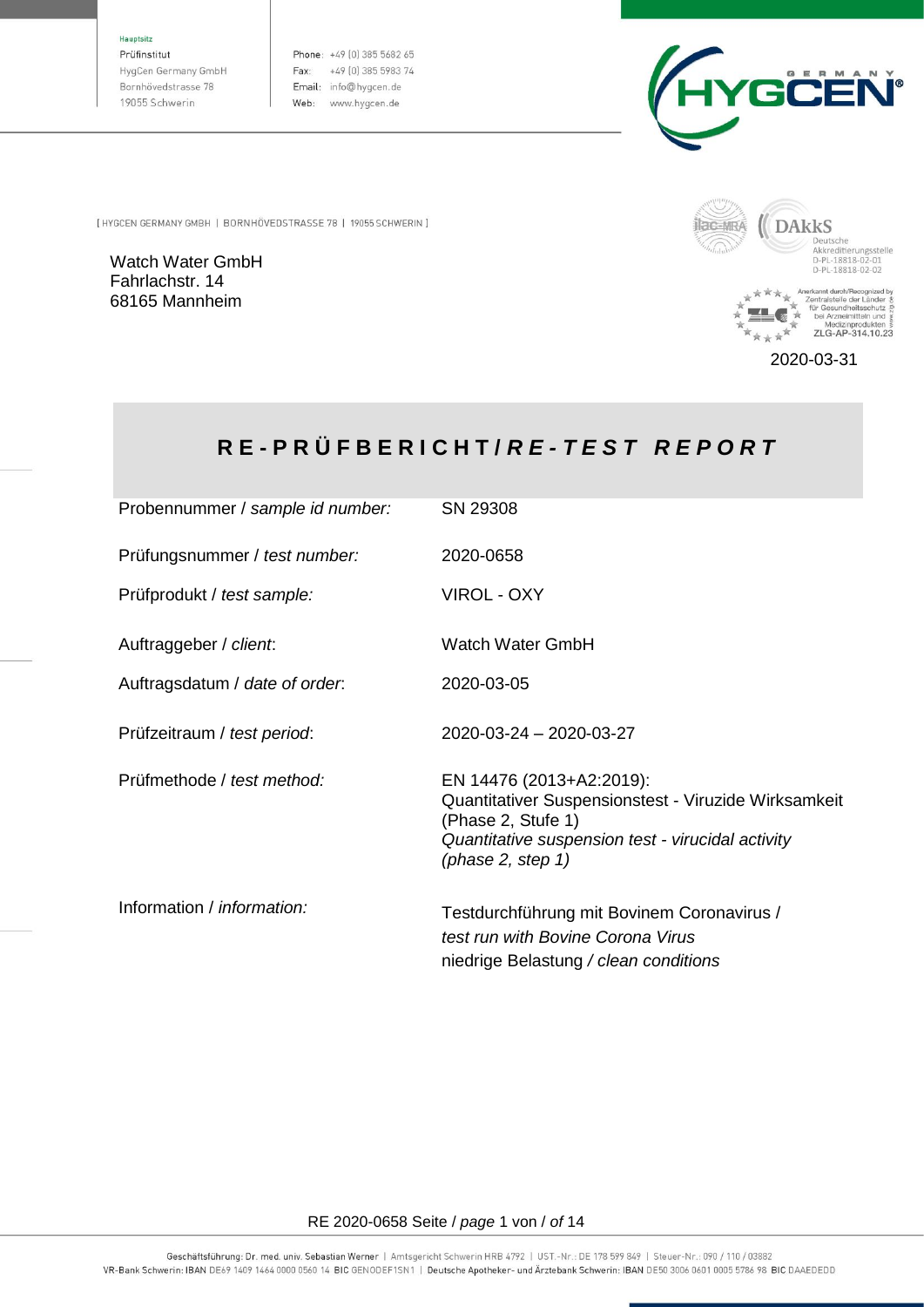

## **Identifizierung der Probe /** *identification of the sample*

| Prüfprodukt / test sample:                                                                                                 | VIROL - OXY                                     |
|----------------------------------------------------------------------------------------------------------------------------|-------------------------------------------------|
| Probennummer / sample id number:                                                                                           | SN 29308                                        |
| Chargennummer / batch number:                                                                                              | VO2020D03M03                                    |
| Formulierungscode / formulation code:                                                                                      | nicht angegeben / not specified                 |
| Lieferdatum / date of delivery:                                                                                            | 2020-03-09                                      |
| Lagerbedingungen / storage conditions:                                                                                     | die des Herstellers / those of the manufacturer |
| Vom Hersteller zur Anwendung empfohlenes<br>Verdünnungsmittel / sample diluent<br>recommended by the manufacturer for use: | Leitungswasser / tap water                      |
| Aussehen / appearance:                                                                                                     | rosa Pulver / pink powder                       |
| Geruch / odour.                                                                                                            | produktspezifisch / product specific            |
| Wirkstoffsubstanz(en) laut<br>Herstellerangaben / active substance(s)<br>according to the manufacturer:                    | in 100g / per 100g:<br>4.67g $H_2O_2$           |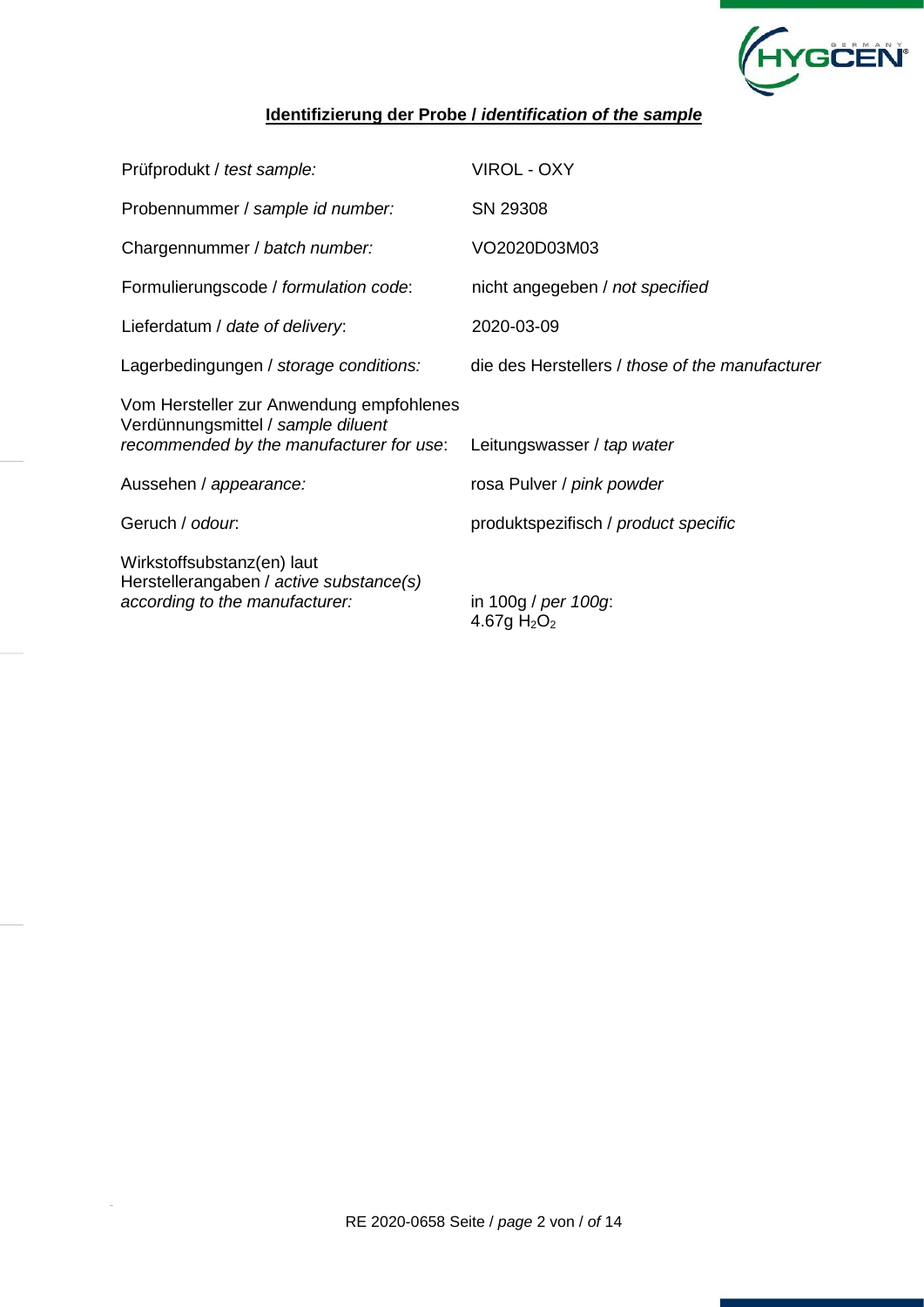

#### *Prüfmethode / test method:* EN 14476 (2013+A2:2019)\*:

Chemische Desinfektionsmittel und Antiseptika - Quantitativer Suspensionsversuch Viruzidie für in der Humanmedizin verwendete chemische Desinfektionsmittel und Antiseptika - Prüfverfahren und Anforderungen (Phase 2, Stufe 1)

*EN 14476 (2013+A2:2019)\*:*

*Chemical disinfectants and antiseptics – Virucidal quantitative suspension test for chemical disinfectants and antiseptics used in human medicine – Test method and requirements (phase 2, step 1)*

*SOP 02-200*

\* Für den Nachweis der viruziden Wirksamkeit nach EN 14476 werden Suspensionen von 8 Volumenteilen des Desinfektionsmittels (Produktprüflösung) mit einem Teil Belastungssubstanz (0,3% bei der Prüfung von dirty conditions bzw. 0,03% bei der Prüfung von clean conditions) und einem Volumenteil Virussuspension mit einem Titer von mindestens 10 <sup>7</sup> TC ID 50 / ml inkubiert. Nach Ablauf der Einwirkungszeit wird die Wirkung des Desinfektionsmittels durch Verdünnen (bzw. Gel-Filtration) gestoppt und zur Ermittlung des Restvirusgehaltes eine Verdünnungsreihe entsprechend der Progression 1:10 /1:100 / 1:1000 u.s.w. angelegt. Die Titration erfolgt im Mikrotitersystem auf 96-well Platten. Darüber hinaus werden folgende Kontrollen durchgeführt: Viruskontrolle, Zytotoxizitätskontrolle, Suszeptibilitätskontrolle und Referenzinaktivierung. Die Kalkulation der Ergebnisse erfolgt nach Spearmann und Kärber und wird als Differenz zwischen dem Titer der Viruskontrolle und dem Titer der Produktprüflösung unter Einbeziehung eines 95%igen Konfidenzintervalles berechnet.

*\* For the evaluation of the virucidal activity according to EN 14476 suspensions of 8 parts by volume of the disinfectant solution (sample test solution) were mixed with one volume of an interfering substance (0.3% in the test with dirty conditions and 0.03% for clean conditions) and one volume of virus suspension with a titer of at least 10 <sup>7</sup> TC ID 50 / ml After the contact time the disinfectant activity was stopped by diluting (or gel filtration). For the determination of residual virus content, a dilution series according to the progression of 1:10 / 1:100 / 1:1000 etc. was prepared. The titration was carried out in microtiter 96-well plates. In addition, the following controls were performed: virus control, cytotoxicity control, susceptibility control and a reference inactivation. The calculation of titer reductions is based on the method of Spearman and Kärber and is measured as the difference between the titer of the virus control and the titer of sample test solution including a 95% confidence interval.*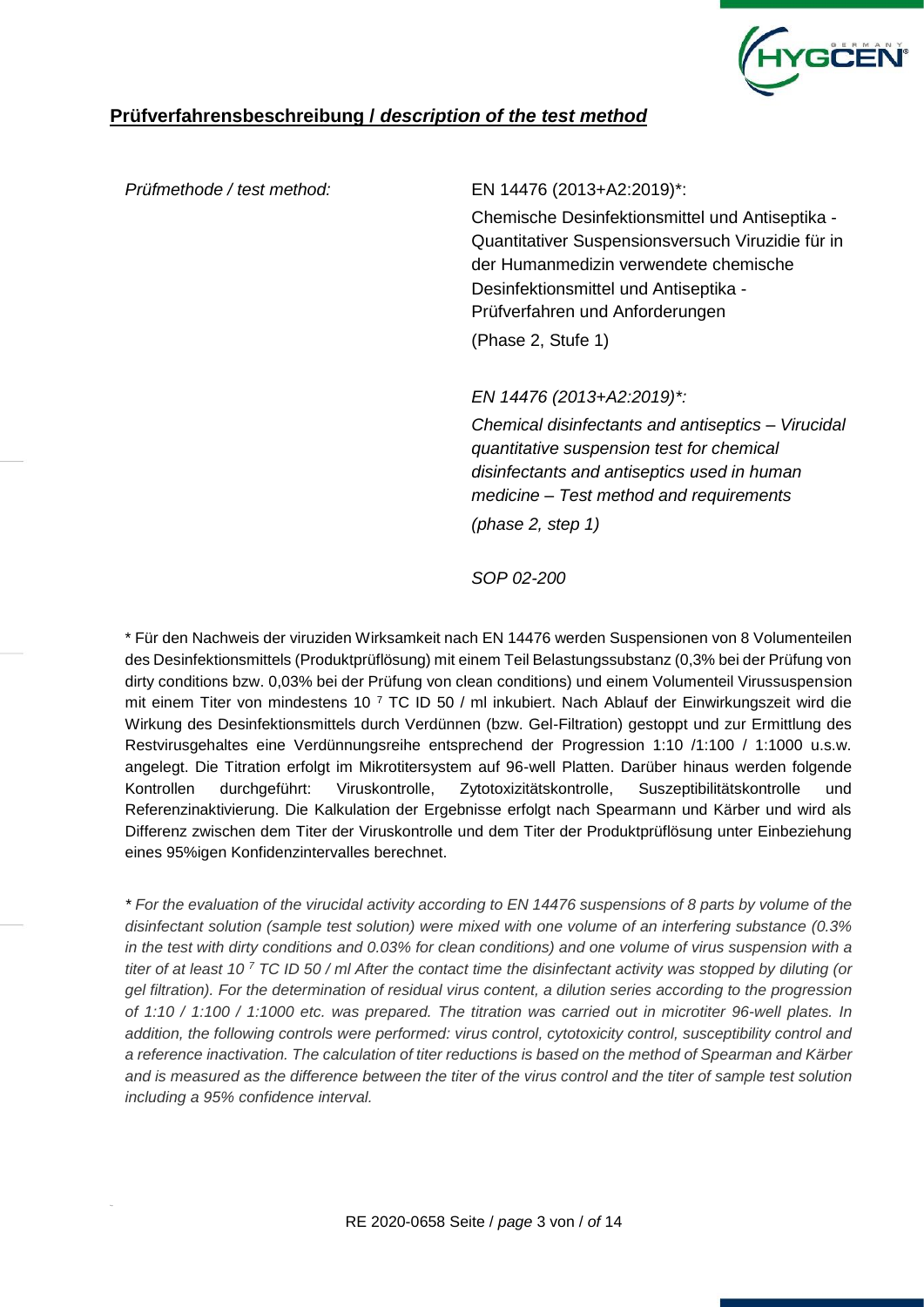

| Prüftemperatur(en) /<br>test temperature(s):                               | $20^{\circ}$ C ± 1°C                                                                              |                                                                                                           |  |  |  |  |
|----------------------------------------------------------------------------|---------------------------------------------------------------------------------------------------|-----------------------------------------------------------------------------------------------------------|--|--|--|--|
| Produktprüfkonzentration(en) /<br>sample test concentration(s):            | 2%, 1%, 0.5% (m/v)<br>Tatsächliche Prüfkonzentrationen /<br>real test concentrations              |                                                                                                           |  |  |  |  |
| Aussehen der Produktverdünnungen /<br>Appearance of the product-dilutions: | klar / clear                                                                                      |                                                                                                           |  |  |  |  |
| Stabilität der Produktverdünnung /<br>Stability of the productdilution:    | während der Testdurchführung. /<br>testprocedure.                                                 | Keine Veränderungen der Stabilität und des Aussehens<br>no changes in stability and appearance during the |  |  |  |  |
|                                                                            | kein Niederschlag oder Ausfällungen /<br>no flocculants or precipitation                          |                                                                                                           |  |  |  |  |
| Belastungssubstanz(en) /<br>interfering substance(s):                      | niedrige Belastung / clean conditions:<br>0,3g/l Rinderserumalbumin / 0.3g/l bovine serum albumin |                                                                                                           |  |  |  |  |
| Prüfviren / test organism(s):                                              | Bovines Coronavirus BCoV /<br><b>Bovine Corona virus</b><br>Passage Nr. / passage no:             | <b>RVB-003</b><br>1                                                                                       |  |  |  |  |
| Zelllinie zur Vermehrung /<br>cell line for replication:                   | PT-Zellen / PT-cells                                                                              | <b>CCLV-RIE 11</b>                                                                                        |  |  |  |  |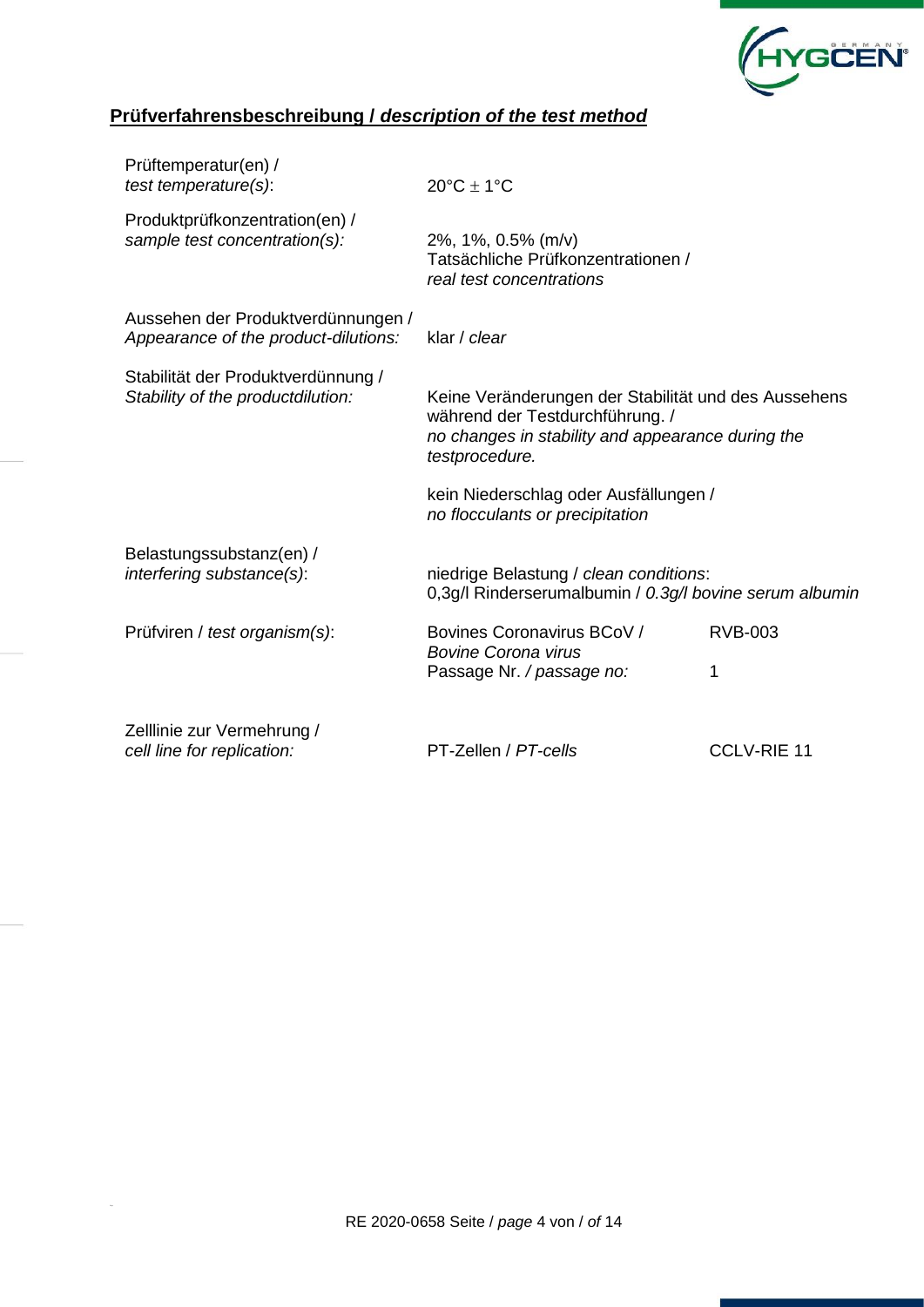

| Titrationsverfahren /                                                                                                                                                  |                                                                                                                                                                                                                                                                                                                                                                                                                                                                                                                                                                             |                                                         |  |  |  |  |  |
|------------------------------------------------------------------------------------------------------------------------------------------------------------------------|-----------------------------------------------------------------------------------------------------------------------------------------------------------------------------------------------------------------------------------------------------------------------------------------------------------------------------------------------------------------------------------------------------------------------------------------------------------------------------------------------------------------------------------------------------------------------------|---------------------------------------------------------|--|--|--|--|--|
| method of titration:                                                                                                                                                   | Virustitration auf Zellen als Monolayer in 96-Well<br>0,5ml Produktprüflösung<br>Mikrotiterplatten.<br>werden mit 4,5ml eiskaltem DMEM + 2% FBS<br>bis zu einer Verdünnung von 10 <sup>-8</sup> verdünnt.<br>100µl von jeder Verdünnung wurden in 8 wells<br>der Mikrotiterplatte pipettiert. / virus titration on<br>cells as monolayer in 96-well microtitre plates.<br>0.5ml sample test solution were diluted with<br>4.5ml icecold DMEM with 2% FBS up to a<br>dilution of $10^8$ .100 $\mu$ l of each dilution were<br>pipetted into 8 wells of the microtitre plate. |                                                         |  |  |  |  |  |
| Einwirkzeit(en) / contact time(s):                                                                                                                                     | 10 Minuten / minutes                                                                                                                                                                                                                                                                                                                                                                                                                                                                                                                                                        |                                                         |  |  |  |  |  |
| Bebrütungstemperatur /<br>incubation temperature:                                                                                                                      | $36^{\circ}$ C $\pm$ 1°C                                                                                                                                                                                                                                                                                                                                                                                                                                                                                                                                                    |                                                         |  |  |  |  |  |
| Probenverdünnungsmittel /<br>diluent used for test solution:<br>Verfahren zur Beendigung der Wirkung des<br>Produktes und / procedure to stop action of<br>the sample: | Wasser standardisierter Härte /<br>hard water according to standard                                                                                                                                                                                                                                                                                                                                                                                                                                                                                                         | Verdünnung bis 10 <sup>-4</sup> innerhalb von 10sec mit |  |  |  |  |  |
|                                                                                                                                                                        | eisgekühltem DMEM + 2% FBS /<br>$+2\%$ FBS                                                                                                                                                                                                                                                                                                                                                                                                                                                                                                                                  | Dilution up to $10-4$ within 10sec with ice-cold DMEM   |  |  |  |  |  |
| Stabilität und Aussehen des Gemisches<br>während des Prüfablaufs / stability and<br>appearance of the mixture during the                                               | kein Niederschlag oder Ausfällungen /                                                                                                                                                                                                                                                                                                                                                                                                                                                                                                                                       |                                                         |  |  |  |  |  |
| procedure:                                                                                                                                                             | no flocculants or precipitation                                                                                                                                                                                                                                                                                                                                                                                                                                                                                                                                             |                                                         |  |  |  |  |  |
| pH-Werte / pH-values 20°C:                                                                                                                                             | $2\%$ in WSH <sup>1)</sup><br>1% in WSH $1$ <sup>1)</sup><br>0.5% in WSH $^{1}$                                                                                                                                                                                                                                                                                                                                                                                                                                                                                             | 2.00<br>2.23<br>2.48                                    |  |  |  |  |  |
|                                                                                                                                                                        |                                                                                                                                                                                                                                                                                                                                                                                                                                                                                                                                                                             |                                                         |  |  |  |  |  |

1) Wasser standardisierter Härte / *hard water according to standard*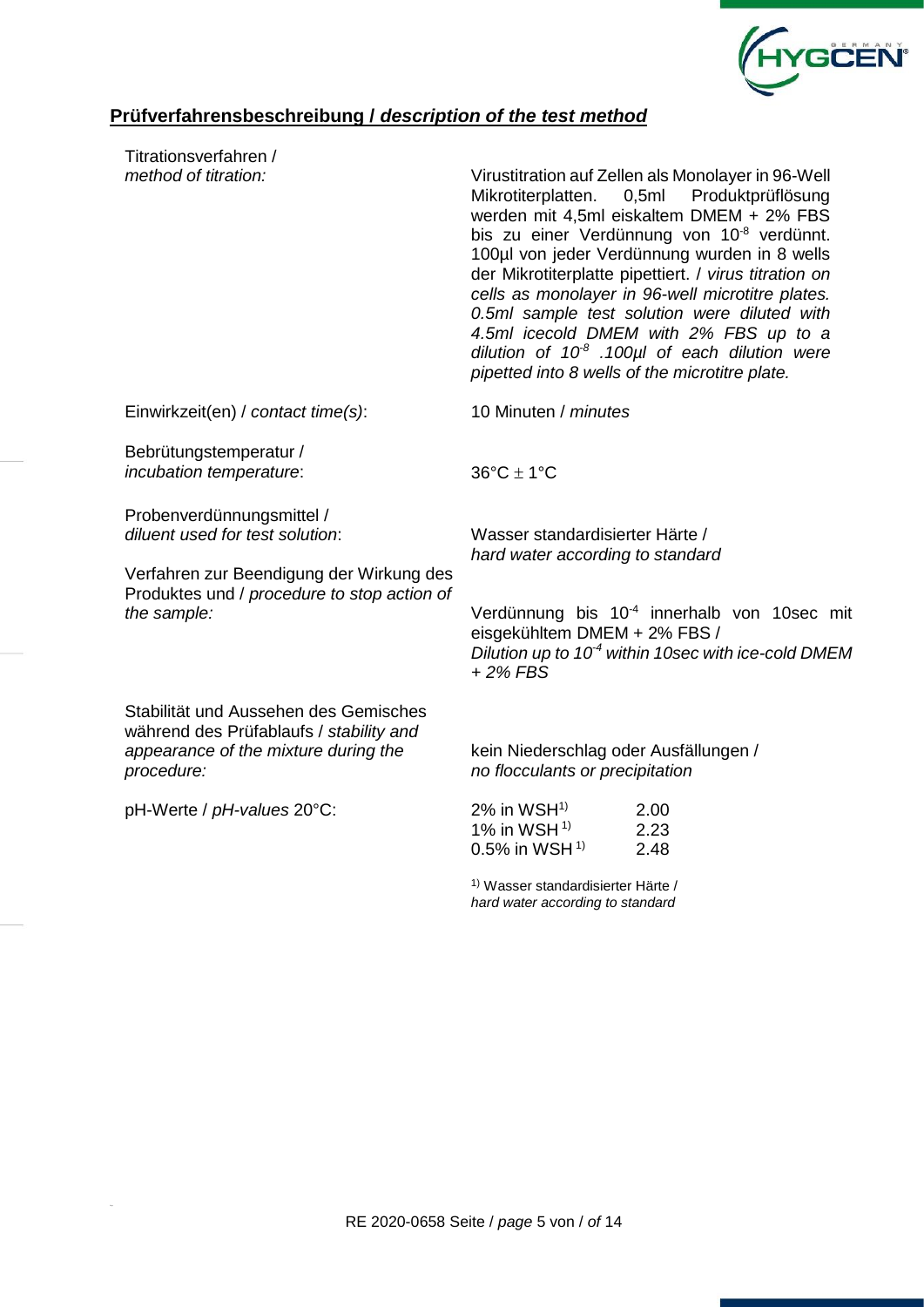

Kontrolle der Zellsensibilität /

*control of cell susceptibility:* Vergleichende Virustitrationen wurden auf Zellen welche mit 0,01% Produktlösung bzw. PBS behandelt wurden, durchgeführt / *comparative virus titrations were performed on cells, which had been treated with 0.01% solution of the sample respectively PBS*

Referenz Virusinaktivierung / *reference virus inactivation*: 0,7% Formaldehydlösung /

*0.7% (V/V) formaldehyde solution* 

Einwirkzeiten / *contact times:* 30, 60mn

#### **Prüfanforderung / test** *requirement:*

EN 14476: Reduktion / *reduction* ≥ 4lg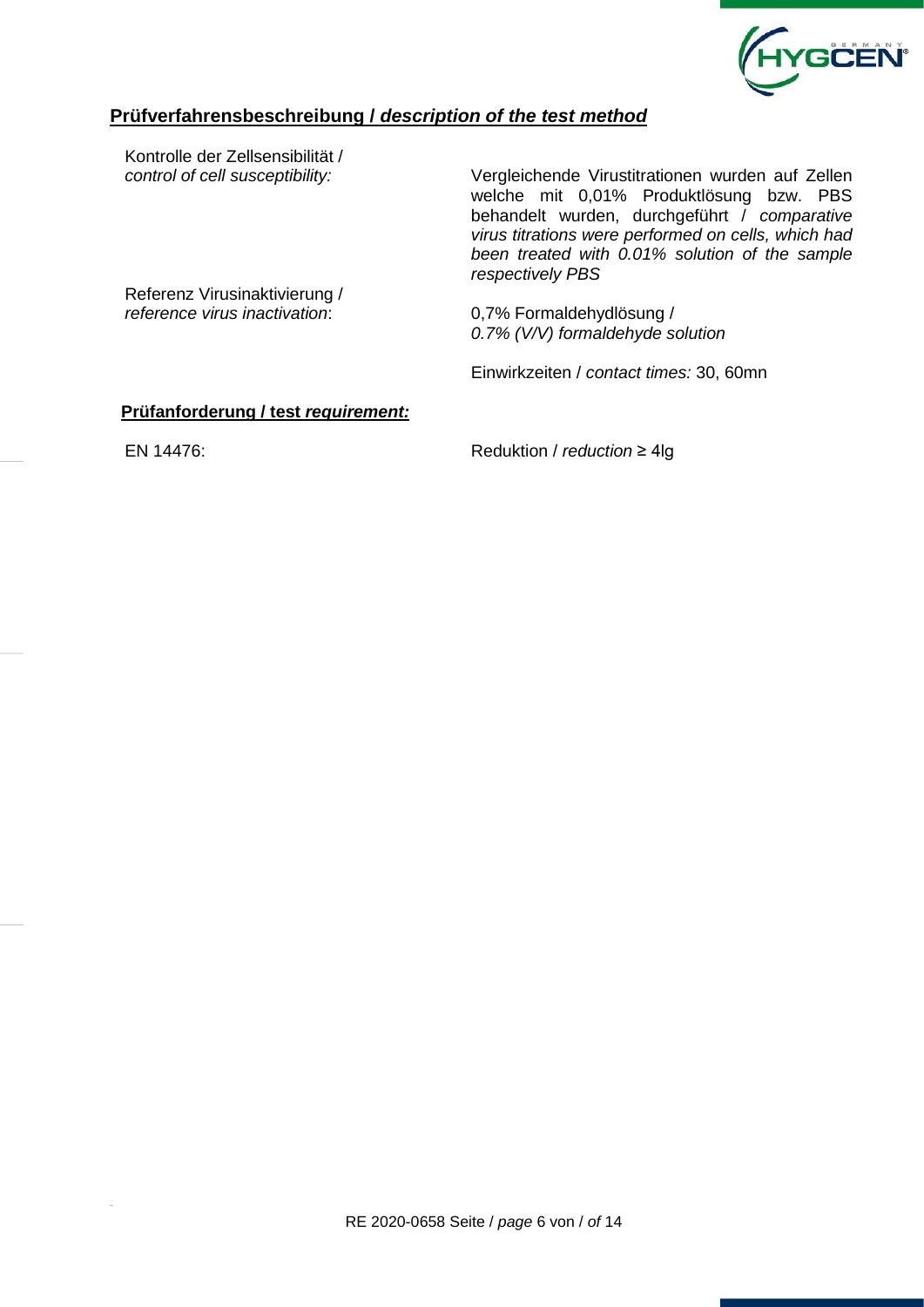

### **Berechnung der viruziden Wirksamkeit /** *calculation of the virucidal activity*

Der TCID<sub>50</sub> wurde entsprechend der Methode von Spearman und Kärber berechnet / *TCID50 was calculated according to the method of Spearman and Kärber*

$$
m = x_k + d/2 - d \sum p_i
$$

- m = Negativer dekadischer Logarithmus des Titers auf Basis des Prüfvolumens / *negative decimal logarithm of the titre based on the test volume*
- $x_k =$  Logarithmus der niedrigsten Dosierung (Verdünnungsstufe), bei der alle Prüfobjekte eine positive Reaktion abgeben / *logarithm of lowest dose (dilution level) at which all test objects exhibit a positive reaction*
- d = Logarithmus des Verdünnungsfaktors / *logarithm of dilution factor*
- p<sup>i</sup> = Beobachtete Reaktionsrate / *observed reaction rate*

#### Berechnung der Standardabweichung / *calculation of the standard error*

$$
S_m = \sqrt{d^2 \sum \{p_i(1-p_i)\}/(n-1)\}}
$$

- S<sup>m</sup> = Standardfehler des logarithmischen Titers / *standard error of logarithmic titre*
- d = Logarithmus des Verdünnungsfaktors / *logarithm of dilution factor*
- p<sup>i</sup> = Beobachtete Reaktionsrate / *observed reaction rate*
- n = Anzahl der Prüfobjekte je Verdünnung / *number of test objects per dilution*

#### Berechnung der Reduktion / *calculation of the reduction*

$$
R_{T1}=a-b
$$

- RT1 = Reduktion des ersten Prüflaufs / *reduction from first test run*
- a = lg TCID50/ml der Kontrolltitration aus dem ersten Prüflauf / *lg TCID50/ml of control titration of the first test run*
- b = lg TCID50/ml der "Restvirus"-Titration aus dem ersten Prüflauf / *lg TCID50/ml of "rest virus" titration of the first test run*

#### Berechnung des 95 %-Vertrauensbereich von R aus der ersten Annäherung (KR(T1)) / *calculation of the 95 % confidence interval of R of the first approach*

$$
K_{R(T1)}=2\times\sqrt{S_a^2+S_b^2}
$$

KR(T1) = 95 %-Vertrauensbereich von R aus dem ersten Prüflauf / *95 % confidence interval of the R of the first test run*

- S<sup>a</sup> = Standardfehler der Kontrolltitration aus dem ersten Prüflauf / *standard error of control titration of the first test run*
- 2S<sup>a</sup> = 95 %-Vertrauensbereich der Kontrolltitration aus dem ersten Prüflauf / *95 % confidence interval of control titration of the first test run*
- S<sup>b</sup> = Standardfehler der "Restvirus"-Titration aus dem ersten Prüflauf / *standard error of "rest virus" titration of the first test run*
- 2S<sup>b</sup> = 95 %-Vertrauensbereich der "Restvirus"-Titration aus dem ersten Prüflauf / *95 % confidence interval of "rest virus" titration of the first test run*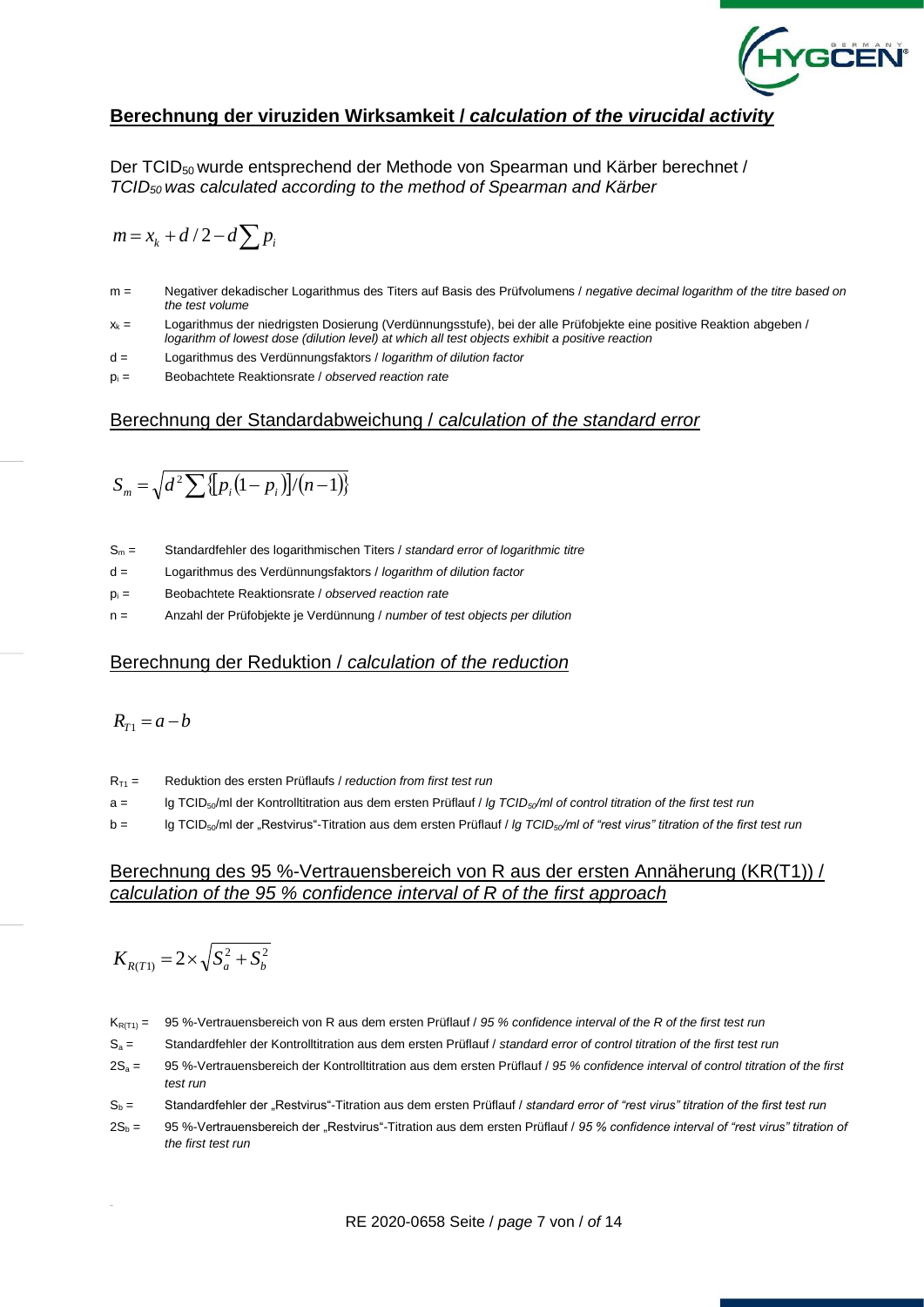

Sofern im Testansatz mit Desinfektionsmittel kein "Restvirus" mehr nachweisbar ist, entspricht das 95% KI des RF des Testansatzes dem des Kontrollansatzes.

Von einer Wirksamkeit des Desinfektionsmittels gegen Viren wird immer dann ausgegangen, wenn der Reduktionsfaktor ≥ 4lg Stufen beträgt.

*In case no "residual virus" is detectable in the test procedure with test corresponds this with the 95% CI of the RF of the test procedure with the control.*

*For virucidal activity the product shall demonstrate at least a decimal lg reduction factor of ≥ 4lg units.*

Zusammenfassungen der Ergebnisse des quantitativen Suspensionstests entsprechend EN 14476 mit **VIROL - OXY** und Bovinem Coronavirus sind in den Tabellen 1- 2 dargestellt. In Tabelle 3 sind die Ergebnisse der Kontrollen zusammengefasst.

*Summaries of the results of the quantitative suspension test according EN 14476 with VIROL - OXY and Bovine Coronavirus are shown in tables 1-2. In table 3 the results of the controls are summarized.*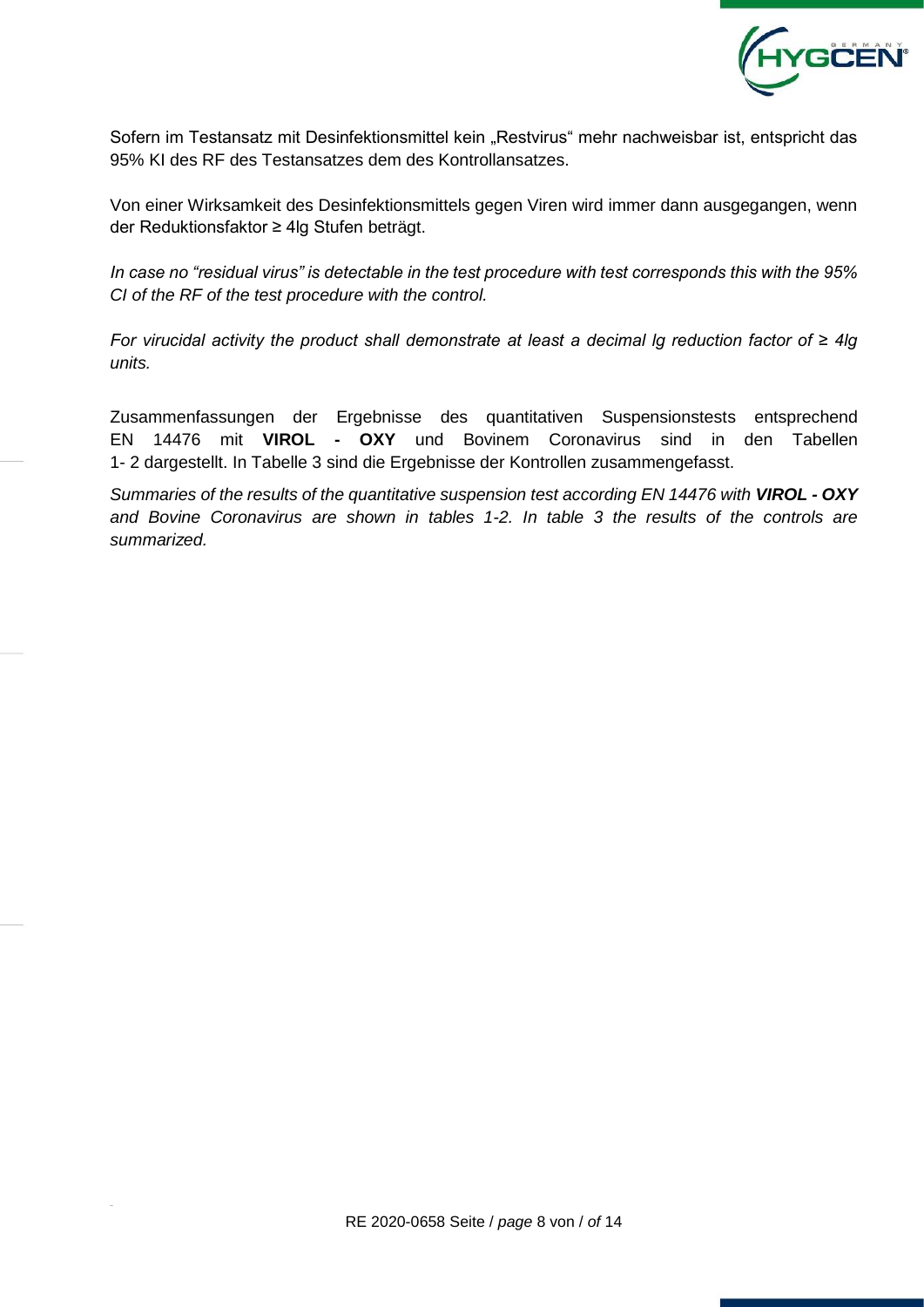

## **Ergebnisse Bovines Coronavirus /** *test results Bovine Coronavirus*

| Tabelle 1 / table 1: Zusammenfassung der Ergebnisse von VIROL - OXY und Bovinem Coronavirus |
|---------------------------------------------------------------------------------------------|
| / summary of the results with <b>VIROL - OXY</b> and Bovine Coronavirus                     |

| Produktkonzentration /<br>test sample concentration           |               | Belastung /<br>interfering<br>substance                                                                                                                                                 | CD <sub>50</sub> | Ig-TCID <sub>50</sub> nach  min<br>Ig-TCID <sub>50</sub> after  min | <b>Titerreduktion</b><br>$\geq$ 4lg nachmin<br>$\geq$ 4lg reduction<br>after  min |
|---------------------------------------------------------------|---------------|-----------------------------------------------------------------------------------------------------------------------------------------------------------------------------------------|------------------|---------------------------------------------------------------------|-----------------------------------------------------------------------------------|
| (m/v)                                                         |               |                                                                                                                                                                                         |                  | 10                                                                  |                                                                                   |
| VIROL - OXY<br>$2\%$                                          | $0.3g$ /l BSA |                                                                                                                                                                                         | $\leq 3.50$      | $\leq 3.50 \pm 0.00$                                                |                                                                                   |
| VIROL - OXY<br>$1\%$                                          |               | $0.3g$ /l BSA                                                                                                                                                                           | $\leq 2.50$      | $\leq$ 2.50 $\pm$ 0.00                                              | 10                                                                                |
| <b>VIROL - OXY</b><br>0.5%                                    |               | $0.3g$ /l BSA                                                                                                                                                                           | $≤ 2.50$         | $\leq$ 2.50 $\pm$ 0.00                                              | 10                                                                                |
| Viruskontrolle /<br>virus control                             |               | 0.3g/l BSA                                                                                                                                                                              | n.a.             | $6.75 \pm 0.32$                                                     | n.a.                                                                              |
| TCID <sub>50</sub><br>CD <sub>50</sub><br>n.a.<br>n.d.<br>BSA |               | Tissue culture infectious dose<br>Zytotoxische Dosis / cytotoxic dose<br>nicht anwendbar / not applicable<br>nicht durchgeführt / not done<br>Rinderserumalbumin / bovine serum albumin |                  |                                                                     |                                                                                   |

#### **Ergebnisse Bovines Coronavirus /** *test results Bovine Coronavirus*

Tabelle 2 / *table 2*: Zusammenfassung der Ergebnisse von **VIROL - OXY** und Bovinem Coronavirus anhand der Reduktionsfaktoren */ summary of the results with VIROL - OXY and Bovine Coronavirus showing the reduction factors*

| Produktkonzentration /<br>test sample concentration           | Belastung /<br>interfering<br>substance                                                                                                                                                 | Reduktionsfaktor /<br>reduction factor<br>$[lg-TCID50]$ |                 |                      |  |  |  |  |  |  |  |
|---------------------------------------------------------------|-----------------------------------------------------------------------------------------------------------------------------------------------------------------------------------------|---------------------------------------------------------|-----------------|----------------------|--|--|--|--|--|--|--|
| (m/v)                                                         |                                                                                                                                                                                         |                                                         |                 | 10 <sub>min</sub>    |  |  |  |  |  |  |  |
| VIROL - OXY<br>2%                                             | 0.3g/IBSA                                                                                                                                                                               | $\leq 3.50$                                             |                 | $\geq 3.25 \pm 0.32$ |  |  |  |  |  |  |  |
| VIROL - OXY<br>$1\%$                                          | 0.3q/IBSA                                                                                                                                                                               | $≤ 2.50$                                                | $6.75 \pm 0.32$ | $\geq$ 4.25 ± 0.32   |  |  |  |  |  |  |  |
| VIROL - OXY<br>0.5%                                           | $0.3g$ /l BSA                                                                                                                                                                           | $\leq 2.50$                                             |                 | $\geq$ 4.25 ± 0.32   |  |  |  |  |  |  |  |
| TCID <sub>50</sub><br>$CD_{50}$<br>n.a.<br>n.d.<br><b>BSA</b> | Tissue culture infectious dose<br>Zytotoxische Dosis / cytotoxic dose<br>nicht anwendbar / not applicable<br>nicht durchgeführt / not done<br>Rinderserumalbumin / bovine serum albumin |                                                         |                 |                      |  |  |  |  |  |  |  |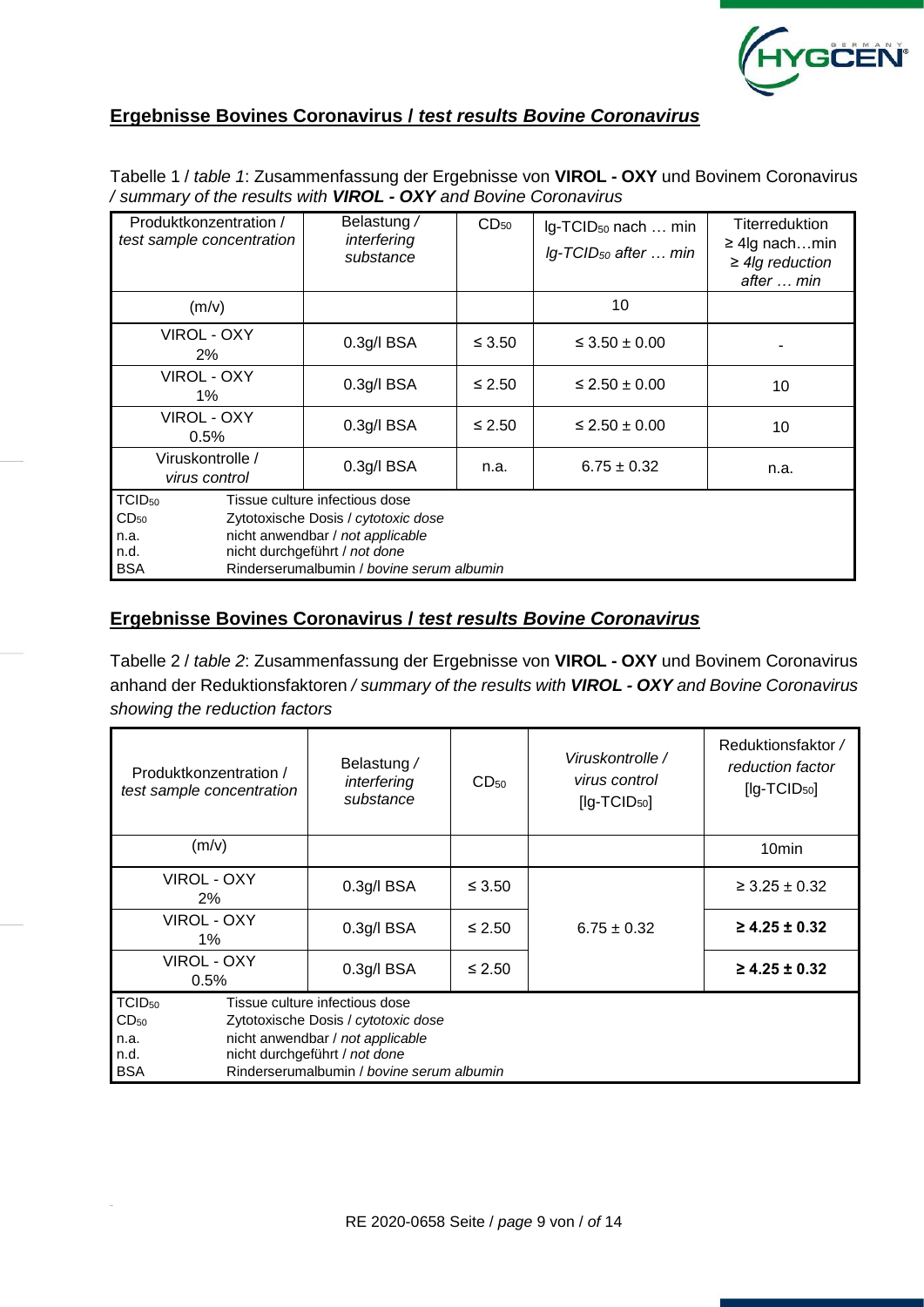

## **Ergebnisse Bovines Coronavirus /** *test results Bovine Coronavirus*

Tabelle 3 / *table 3*: Viruskontrollen und Referenzinaktivierung mit Bovinem Coronavirus */* 

| Konzentration der<br>Kontrolle / concentration<br>of the control            | Belastung /<br>interfering<br>substance                                                                                                                                                                                                                      | CD <sub>50</sub> | Ig-TCID <sub>50</sub> nach  min<br>$lg$ -TCID <sub>50</sub> after  min |                 |                      |                      |  |  |  |  |  |  |  |  |
|-----------------------------------------------------------------------------|--------------------------------------------------------------------------------------------------------------------------------------------------------------------------------------------------------------------------------------------------------------|------------------|------------------------------------------------------------------------|-----------------|----------------------|----------------------|--|--|--|--|--|--|--|--|
| (v/v)                                                                       |                                                                                                                                                                                                                                                              |                  | $\Omega$                                                               | 10              | 30                   | 60                   |  |  |  |  |  |  |  |  |
| Formaldehyd 0.7%<br>(V/V)                                                   | <b>PBS</b>                                                                                                                                                                                                                                                   | $\leq 4.50$      | n.d.                                                                   | n.d.            | $\leq 4.50 \pm 0.00$ | $\leq 4.50 \pm 0.00$ |  |  |  |  |  |  |  |  |
| Viruskontrolle / virus<br>control 20°C                                      | 0.3g/l BSA                                                                                                                                                                                                                                                   | n.a.             | n.d.                                                                   | $6.75 \pm 0.32$ | n.d.                 | n.d.                 |  |  |  |  |  |  |  |  |
| Nachwirkungskontrolle /<br><i>inactivation control</i><br>2% VIROL - OXY    | 0.3g/l BSA                                                                                                                                                                                                                                                   | n.a.             | $7.13 \pm 0.36$                                                        | n.d.            | n.d                  | n.d.                 |  |  |  |  |  |  |  |  |
| Nachwirkungskontrolle /<br><i>inactivation control</i><br><b>WSH</b>        | 0.3g/IBSA                                                                                                                                                                                                                                                    | n.a.             | $7.50 \pm 0.00$                                                        | n.d.            | n.d                  | n.d.                 |  |  |  |  |  |  |  |  |
| Zellsensibilität /<br>cell susceptibility<br>(PBS)                          | 0.3g/IBSA                                                                                                                                                                                                                                                    | n.a.             | $n.d.$ .                                                               | n.d.            | n.d                  | $6.50 \pm 0.00$      |  |  |  |  |  |  |  |  |
| Zellsensibilität /<br>cell susceptibility<br>(0.01 VIROL - OXY)             | 0.3g/l BSA                                                                                                                                                                                                                                                   | n.a.             | n.d.<br>n.d.                                                           |                 | n.d                  | $6.50 \pm 0.00$      |  |  |  |  |  |  |  |  |
| TCID <sub>50</sub><br>CD <sub>50</sub><br>n.a.<br>n.d.<br><b>BSA</b><br>PBS | Tissue culture infectious dose<br>Zytotoxische Dosis / cytotoxic dose<br>nicht anwendbar / not applicable<br>nicht durchgeführt / not done<br>Rinderserumalbumin / bovine serum albumin<br>Phosphat gepufferte Salzlösung / phosphate buffered salt solution |                  |                                                                        |                 |                      |                      |  |  |  |  |  |  |  |  |

#### *virus controls and reference inactivation of Bovine Coronavirus*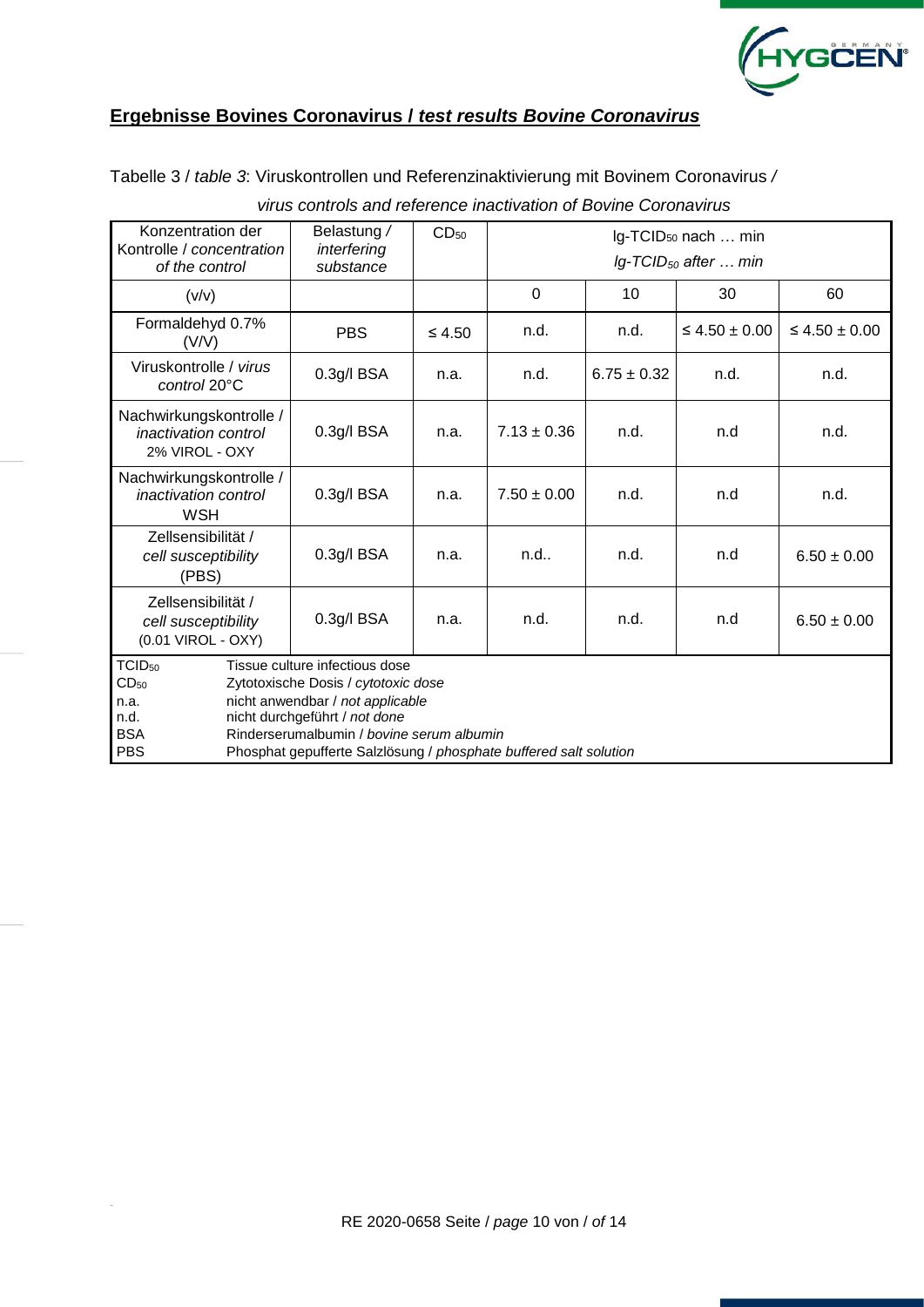

GĊĔÑ

Abb. 1 / *fig. 1* : Referenzinaktivierung von Bovinem Coronavirus durch 0,7% Formaldehyd / *reference inactivation of Bovine Coronavirus by 0.7% formaldehyde*



 *inactivation of Bovine Coronavirus by VIROL - OXY*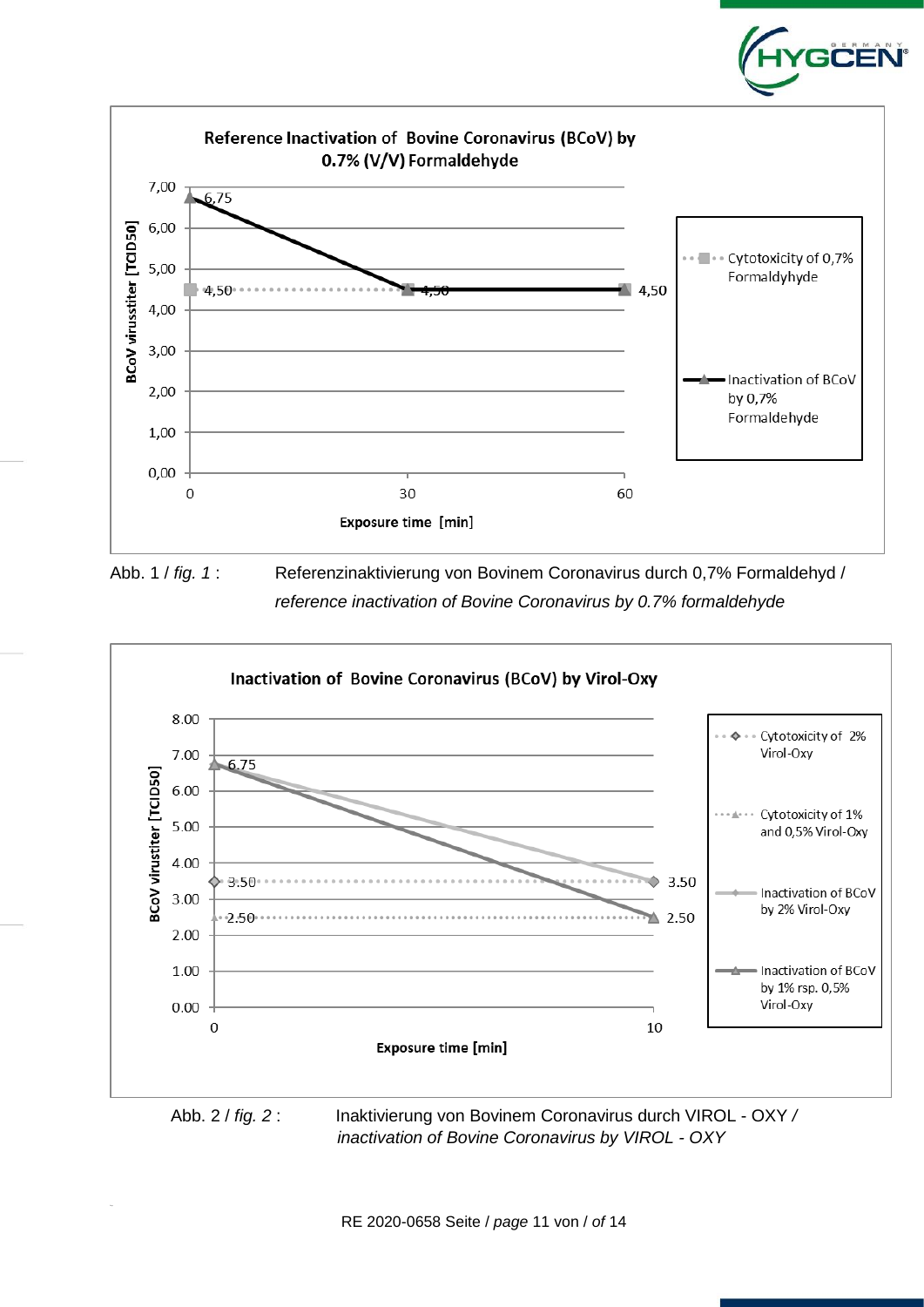

## **Verifizierung des Verfahrens /** *verification of the methodology*

| Zytotoxizität / cytotoxicity:              | Das 2%ige Produkt VIROL - OXY zeigte bei einer Verdünnung von<br>$10^{-3}$ (3,50 CD <sub>50</sub> ) keinen zytotoxischen Effekt.<br>Das 1%ige und 0,5%ige Produkt zeigten bei einer Verdünnung von<br>$10^{-2}$ (2,50 CD <sub>50</sub> ) keinen zytotoxischen Effekt.<br>Dies stört folglich nicht die erforderlichen Verdünnungen zum<br>Nachweis einer viruziden Wirkung.<br>The 2% sample VIROL - OXY showed no cytotoxic effect at a dilution |
|--------------------------------------------|---------------------------------------------------------------------------------------------------------------------------------------------------------------------------------------------------------------------------------------------------------------------------------------------------------------------------------------------------------------------------------------------------------------------------------------------------|
|                                            | of $10^3$ (3.50 CD <sub>50</sub> ).<br>The 1% and 0.5% product showed no cytotoxic effect at a dilution of<br>$10^2$ (2.50 CD <sub>50</sub> ).<br>Therefore this does not affect the dilutions needed to demonstrate the                                                                                                                                                                                                                          |
|                                            | virucidal activity.                                                                                                                                                                                                                                                                                                                                                                                                                               |
| Viruskontrolle /<br>virus control:         | Der Virustiter für das Bovinem Coronavirus betrug 6,75 $\pm$ 0,32 TCID <sub>50</sub> .<br>Die nachweisbare Titerreduktion für die Konzentrationen 1% und<br>0,5% betrug somit $\geq$ 4lg.                                                                                                                                                                                                                                                         |
|                                            | The virus titre for Bovine Coronavirus was 6.75 $\pm$ 0.32 TCID <sub>50.</sub><br>The detectable titre reduction for the concentrations 1% and 0.5%<br>$was \geq 4lg$ .                                                                                                                                                                                                                                                                           |
| Zellsensibilität /<br>cell susceptibility: | Die vergleichende Virustitration auf vorbehandelten und nicht<br>vorbehandelten Zellen zeigte einen Unterschied von<br>< 1lg Stufen.                                                                                                                                                                                                                                                                                                              |
|                                            | The comparative virus titration on pretreated cells and not pretreated<br>cells showed a difference < 1lg units of the virus titre.                                                                                                                                                                                                                                                                                                               |
| Referenzinaktivierung /                    |                                                                                                                                                                                                                                                                                                                                                                                                                                                   |
| reference inactivation:                    | Der Reduktionsfaktor von 0,7% Formaldehyd betrug nach 30 und<br>60 Minuten Einwirkungszeit ≥ 2,25lg.                                                                                                                                                                                                                                                                                                                                              |
|                                            | The reduction factor of 0.7% formaldehyde was $\geq$ 2.25lg after 30 and<br>60 minutes contact time.                                                                                                                                                                                                                                                                                                                                              |
| Nachwirkungskontrolle /                    |                                                                                                                                                                                                                                                                                                                                                                                                                                                   |
| <i>inactivation control:</i>               | Die vergleichende Virustitration der Nachwirkungskontrolle und der<br>Viruskontrolle zeigte einen Unterschied von < 0,5lg Stufen.<br>The comparative virus titration of the control of efficiency of<br>suppression of samples activity and the virus control showed a<br>difference of $< 0.5$ lg units.                                                                                                                                         |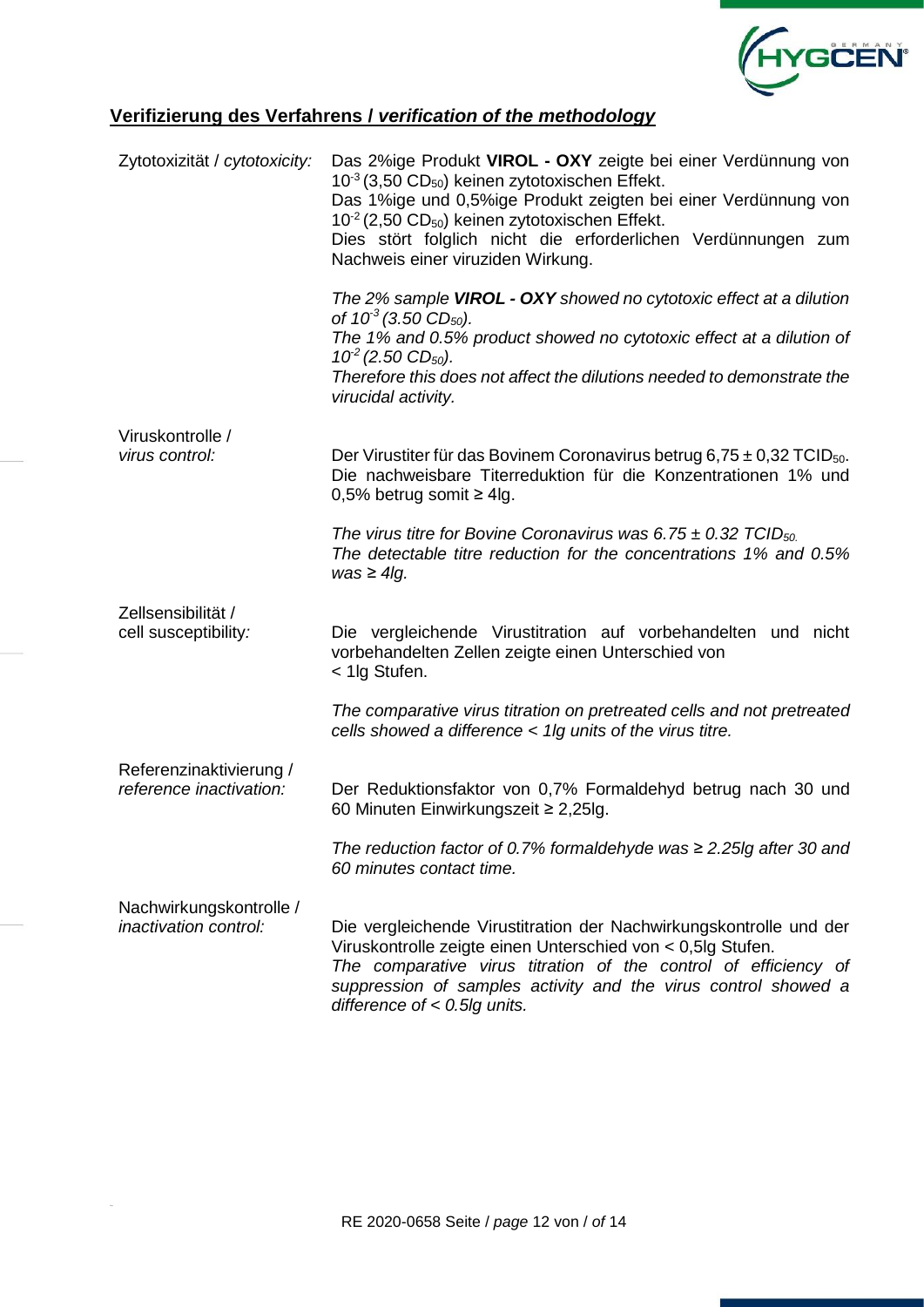

## **Schlussfolgerung** */ conclusion***:**

Nach einer Einwirkzeit von 10 Minuten mit dem 1%igen und 0,5%igen **VIROL - OXY** bei niedriger Belastung konnte keine Vermehrung von Bovinem Coronavirus in Kulturen von PT-Zellen nachgewiesen werden.

Die erforderliche Titerreduktion von ≥ 4lg Stufen konnte nachgewiesen werden.

*After an exposure time of 10 minutes with 1% and 0.5% VIROL - OXY under clean conditions no replication of Bovine Coronavirus could be detected in cultures of PT-cells. The required titre reduction of ≥ 4lg units could be demonstrated.*

| Archivierung: | Eine Ausfertigung des Berichtes wird zusammen mit den<br>Rohdaten im Archiv des Auftragnehmers aufbewahrt.                                                                                   |  |  |  |  |  |  |  |  |
|---------------|----------------------------------------------------------------------------------------------------------------------------------------------------------------------------------------------|--|--|--|--|--|--|--|--|
| archiving:    | A copy of the test report will be kept together with the raw<br>data in the contractor's archive.                                                                                            |  |  |  |  |  |  |  |  |
| Hinweis:      | Die Prüfergebnisse beziehen sich ausschließlich auf die<br>genannten Prüfprodukte. Auszugsweise Wiedergabe dieses<br>Berichtes nur mit schriftlicher Genehmigung der HygCen<br>Germany GmbH. |  |  |  |  |  |  |  |  |
| note:         | The test results refer only to the named test samples.<br>Reproduction of any part of this report requires the written<br>permission of HygCen Germany GmbH.                                 |  |  |  |  |  |  |  |  |

Dieser RE-Prüfbericht ersetzt den ursprünglichen Prüfbericht vom 31.03.2020 aufgrund eines Schreibfehlers auf der Seite 11. / *This RE test report replaces the test report dated 2020-03-31 due to a typo on page 11.*

Dr. med. univ. S. Werner **Dipl. Umweltwiss. J. Köhnlein** Head of Scientific-Technical Affairs **Example 20** Division manager Microbiological Test Methods